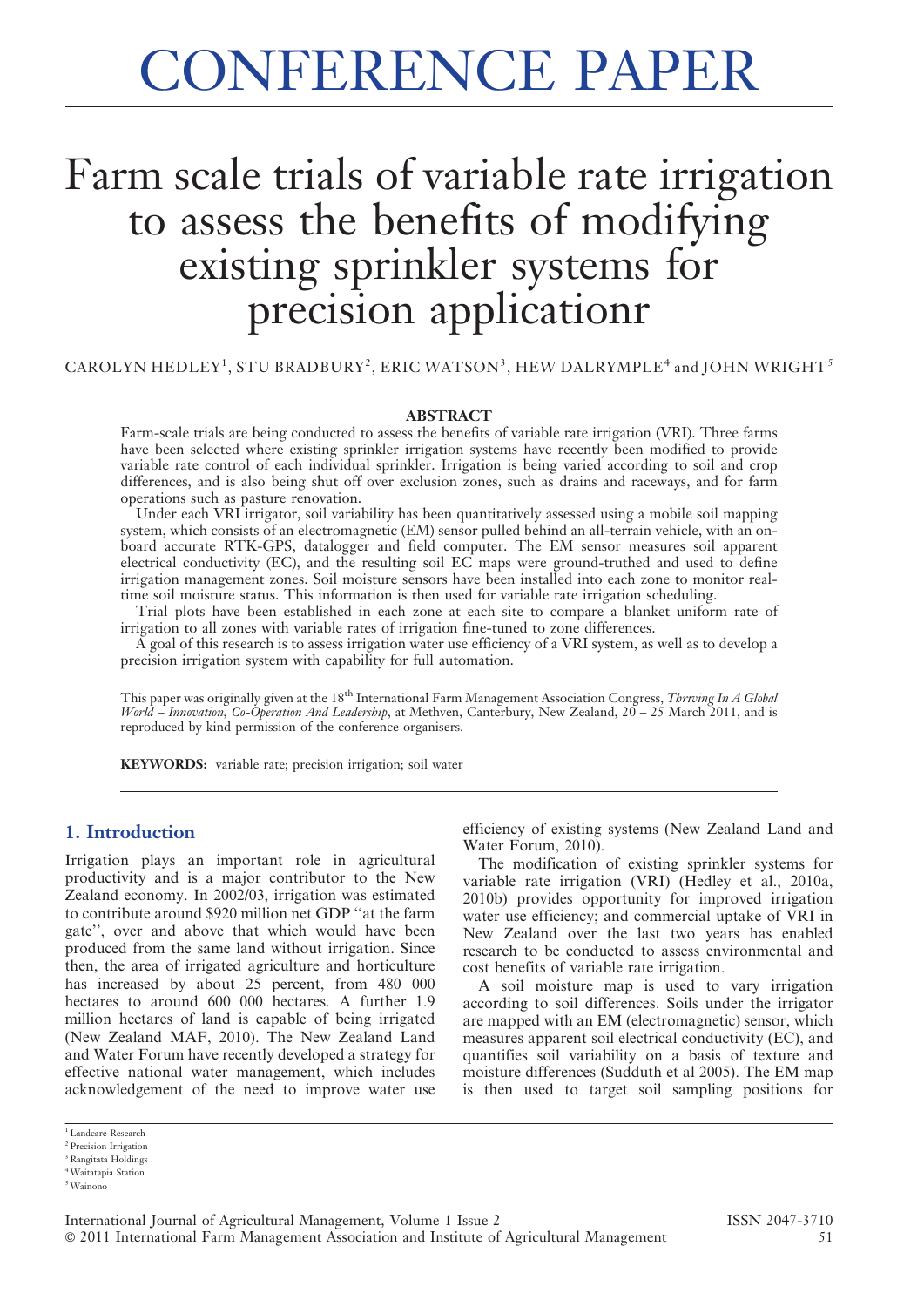Farm scale trials of variable rate irrigation to assess the benefits of modifying existing sprinkler systems for precision application **Hedley et al.** Hedley et al.

assessing soil available moisture holding capacity (AWC) and a zone map is produced based on soil AWC differences. Our research is using wireless soil moisture sensor networks which transmit soil moisture data to a website where it can be accessed by farm staff and researchers. Customised software is then used to produce irrigation plan maps which are uploaded to an automated VRI system.

This paper presents results to date from three farms where existing lateral and centre pivot sprinkler irrigation systems have been modified for variable rate irrigation.

# 2. Methods

### Site selection

Farm 1: Ashburton: 111 ha linear move sprinkler with VRI modification. Soils range from deep Wakanui silt loams at one end of the irrigator to Rakaia very stony sandy loams at the other end. The land use is mixed cropping, and this season beans, wheat, pakchoi, and either buckwheat or corn salad crops have been irrigated simultaneously under this system.

Farm 2: Fairlie: 170 ha centre pivot with VRI modification. Soils range from very stony Eyre soils to deep clayey Ayreburn soils. The land use is dairy farming.

Farm 3: Manawatu: 75 ha centre pivot with VRI modification. Soils are sandy and are variably influenced by a high and fluctuating water table, so that some areas of the field remain wet in Spring, whereas other zones dry out very rapidly and require frequent irrigation. The most droughty zones are prone to hydrophobicity problems (i.e. once dry they do not wet up easily).

### Variable rate modification of the sprinkler irrigation systems

The irrigators have been modified to provide individual sprinkler control using wireless nodes installed on the boom, each node controlling four sprinklers individually (Bradbury, 2010). The sprinklers have been modified with a solenoid valve which pulses the sprinkler on and off. The nodes act as wireless repeaters along the length of the boom, with a GPS node at the far end, and a central controller at the other end. Digital irrigation plan maps are uploaded into the central controller which controls the action of each sprinkler so that irrigation can be varied by time and place, with a resolution of less than 10 metres (Bradbury, 2010).

#### EM mapping and identification of irrigation management zones

A Geonics electromagnetic EM38 sensor was used with on-board datalogger, RTK-DGPS and Trimble field computer on an all-terrain vehicle (ATV), for simultaneous collection of positional and topographically located apparent electrical conductivity EC (mS/m) data. The method is termed ''on-the-go EM mapping'' (Adamchuk et al 2004). The map was then used to select at least nine soil sampling positions to investigate the full range of soil EC values. At each position, intact soil cores were collected from three soil depths (0–0.2 m,  $0.2-0.4$  m and  $0.4-0.6$  m) to assess available water holding capacity (AWC), (Hedley and Yule, 2008). The sampling depth was selected to reflect the majority of the root zone from which water is extracted by plants. The results were used to define irrigation management zones, based on soil AWC differences. Soil moisture is being monitored in each zone.

# Irrigation scheduling

Trial plots have been established under each VRI system to assess the benefits of variable rate irrigation scheduling. We are comparing uniform rate irrigation (URI) scheduling with VRI scheduling. URI schedules a uniform irrigation event to all zones when the most droughty soil zone required irrigation. In contrast, VRI schedules different amounts of irrigation to different irrigation management zones, based on soil water status and crop requirement. Irrigation schedules and yield are being monitored in the trial plot areas this season.

# 3. Results and Discussion

EM values reflect major soil differences at all three farms (Table 1). Therefore the EM maps were used to define different irrigation management zones (e.g. Figure 1). Soil available water-holding capacity (AWC) for each zone was measured, and we found two to three-fold differences in soil AWC between zones at each site (Table 1). This has implications for irrigation scheduling because it suggests that some zones will dry out faster than others and require irrigation earlier.

Some examples of how irrigation is being varied under each system are given in Table 2, and described below.

At the Ashburton site, irrigation is being varied for soil and crop differences (beans, wheat, pakchoi, buckwheat, corn salad) (Table 2). Irrigation commenced on 8 October for the beans and wheat crops, with 15 mm applied to the very stony to stony soils (Zone 1 and 2), and 10 mm to the less stony soils (Zone 3). As the soils continued to dry out the amount of irrigation applied to Zone 3 was increased to 30 mm, as it has the ability to retain and supply this amount of water without leakage. However irrigation was reduced to 20mm and 25mm to the more stony soils. This provided a saving of 15% water for this period of irrigation. The finer soils in Zone 4 were used for shallower rooting seed crops and therefore required less irrigation.

At the Fairlie farm, irrigation commenced in October, when soils in Zones 1 and 2 required irrigation, although soils in Zone 3 and 4 did not (Table 2). Therefore only 115 hectares of the 174 ha pivot area were irrigated in the first two weeks of irrigation, giving a 34% water saving during this period. Irrigation was delayed to Zone 3 because these finer textured soils were able to store and supply more water to the pasture than Zones 1 and 2. Irrigation was also delayed to Zone 4 which has impeded drainage. By December all zones were receiving a uniform rate of irrigation. However, a 60 mm rainfall event in early January restored the soil zones to Field Capacity, so that irrigation could be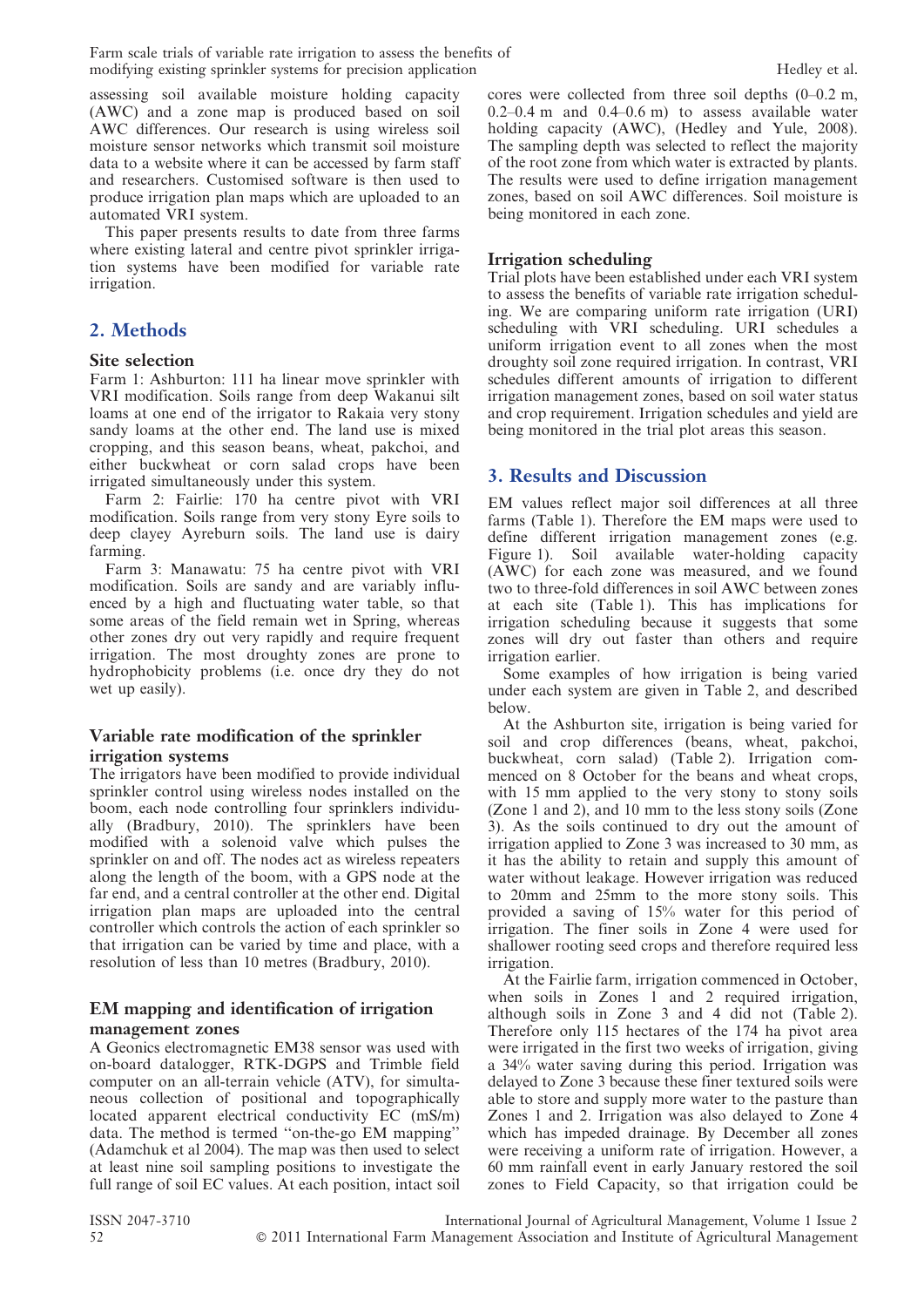| <b>Table 1:</b> Soil characteristics under the three VRI irrigators |  |  |  |  |
|---------------------------------------------------------------------|--|--|--|--|
|---------------------------------------------------------------------|--|--|--|--|

| <b>Site</b>                                                    | Size (ha)            | Soil description                                                                                                                                         | Soil electrical<br>conductivity (mS/m)          | Available Water-holding<br>Capacity (mm/root<br>zone)  |  |  |
|----------------------------------------------------------------|----------------------|----------------------------------------------------------------------------------------------------------------------------------------------------------|-------------------------------------------------|--------------------------------------------------------|--|--|
| Farm 1 – Ashburton mixed cropping (on Alluvial terrace soils)  |                      |                                                                                                                                                          |                                                 |                                                        |  |  |
| Zone 1<br>Zone 2<br>Zone 3<br>Zone 4                           | 23<br>50<br>22<br>17 | Well drained, very stony sandy loam<br>Well drained, stony sandy loam<br>Mixed sandy loam/ silt loam<br>Imperfectly drained silt loam                    | $1 - 13$<br>$13 - 53$<br>$53 - 79$<br>79-132    | $67$ mm/m<br>$85$ mm/m<br>$115$ mm/m<br>$163$ mm/m     |  |  |
| Farm 2 - Fairlie dairy pasture (on Alluvial Fans and Terraces) |                      |                                                                                                                                                          |                                                 |                                                        |  |  |
| Zone 1<br>Zone 2<br>Zone 3<br>Zone 4                           | 33<br>82<br>39<br>20 | Well drained, very stony, shallow<br>Well drained, stony, shallow<br>Poorly drained, deep clayey soil<br>Impeded drainage, peaty topsoil, stony, shallow | $4 - 13$<br>$13 - 28$<br>$16 - 28$<br>$24 - 55$ | 39 mm/60cm<br>103 mm/60cm<br>118 mm/60cm<br>66 mm/60cm |  |  |
| Farm 3 - Manawatu maize (on Sand Plain soils)                  |                      |                                                                                                                                                          |                                                 |                                                        |  |  |
| Zone 1<br>Zone 2<br>Zone 3                                     | 29<br>36<br>6        | Excessively drained, sand<br>Well drained, sand<br>Imperfectly drained, loamy sand                                                                       | $2 - 5$<br>$5 - 8$<br>$8 - 11$                  | $73$ mm/m<br>$87$ mm/m<br>$160$ mm/m                   |  |  |

halted and then recommenced in a staggered fashion again with Zone 1 and 2 being irrigated before Zones 3 and 4, providing further water savings. Also at this farm the VRI system is being used to shut off and vary irrigation to paddocks when pastures are renovated.

At the Manawatu site, irrigation commenced in December with Zone 1 requiring irrigation earlier than Zones 2 and 3. VRI is enabling irrigation to be reduced to wet, low lying areas (Zone 3) and to be shut off over drains. Zone 3 and the drains occupy 14% of the 76 ha irrigated field.

Yield is also being assessed in each trial plot at each site, and these data will be used to estimate irrigation water use efficiency (IWUE) (kg dry matter production



Figure 1: Figure to show trial plots and irrigation management zones overlaid onto the soil EM map for the Fairlie dairy farm centre pivot irrigation system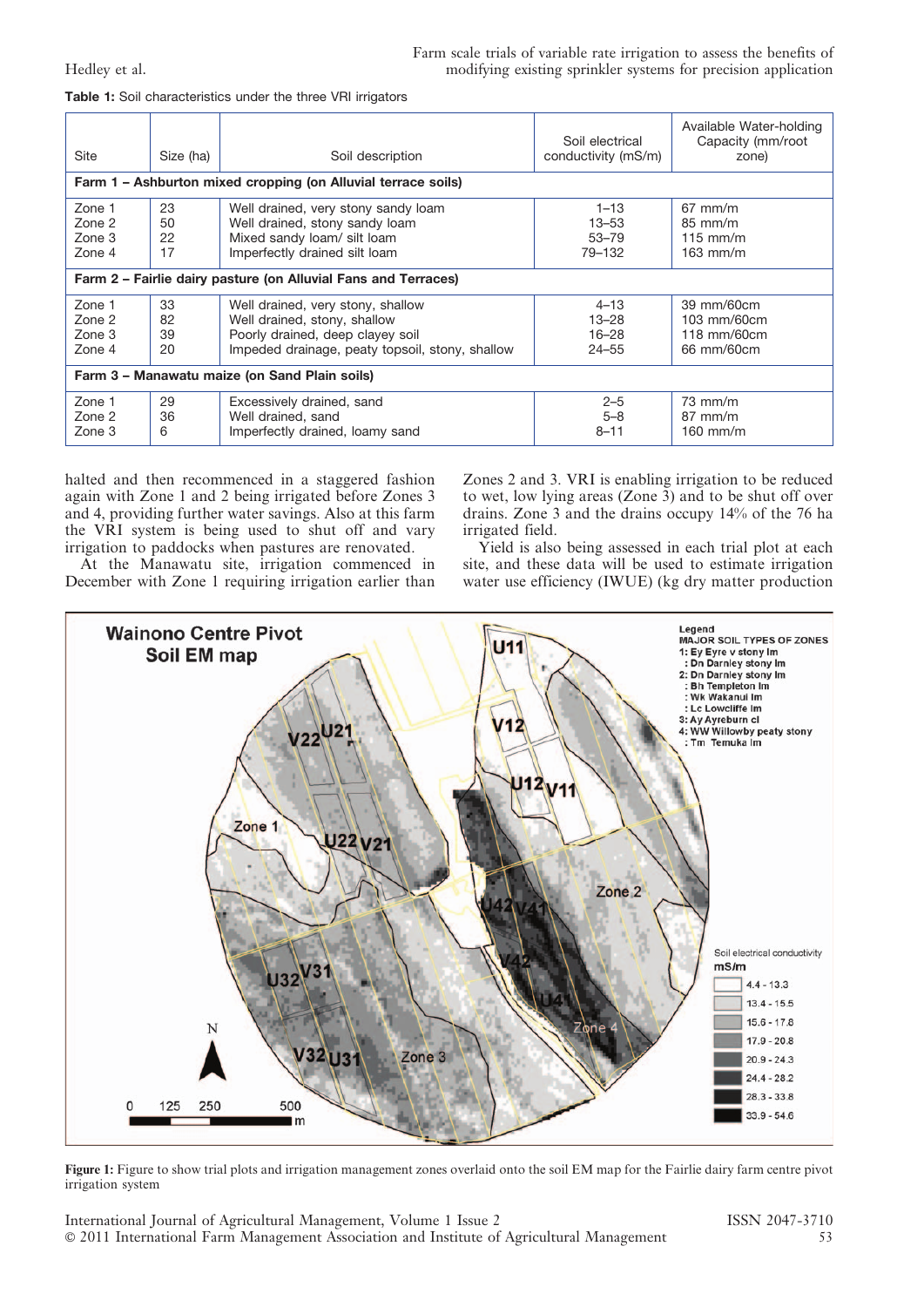|                  |                          |                                                      | Irrigation Schedule |                      |                    |                    |                                    |             |
|------------------|--------------------------|------------------------------------------------------|---------------------|----------------------|--------------------|--------------------|------------------------------------|-------------|
| Site             | Zone                     | Crop                                                 | 8-Oct               | 10-Nov               | 20-Oct             | 31-Oct             | 22-Dec                             | 19-Jan      |
| Farm 1 Ashburton |                          |                                                      |                     |                      |                    |                    |                                    |             |
|                  | $\frac{2}{3}$<br>4       | Beans<br>Beans or wheat<br>Beans or wheat<br>Pakchoi | 15<br>15<br>10<br>0 | 20<br>25<br>30<br>10 |                    |                    |                                    |             |
| Farm 2 Fairlie   |                          |                                                      |                     |                      |                    |                    |                                    |             |
|                  | 1<br>$\frac{2}{3}$<br>4  | Pasture<br>Pasture<br>Pasture<br>Pasture             |                     |                      | 10<br>10<br>0<br>0 | 10<br>10<br>5<br>5 |                                    |             |
| Farm 3 Manawatu  |                          |                                                      |                     |                      |                    |                    |                                    |             |
|                  | 1<br>$\overline{c}$<br>3 | Maize<br>Maize<br>Maize                              |                     |                      |                    |                    | 5<br>$\overline{c}$<br>$\mathsf 0$ | 6<br>6<br>3 |

per mm of irrigation applied) under uniform rate irrigation (URI) compared with variable rate irrigation (VRI).

# 4. Summary

The VRI systems introduced onto these three farms are being used for:

- Varying irrigation according to soil differences, e.g.
	- $\circ$  Earlier irrigation of free draining very stony zones
	- $\circ$  Reduced amounts of irrigation to free draining very stony zones, to minimise risk of drainage and nutrient leaching
	- $\circ$  Delaying irrigation to soil zones with larger AWCs
- Varying irrigation according to crop differences
- Reducing irrigation into wet low-lying poorly drained areas
- $\bullet$  Excluding irrigation from drains, gateways, laneways, water troughs, streams, pivot circle, and other areas such as irregular field boundaries
- Eliminating overlaps on the linear move irrigators
- $\bullet$  Excluding irrigation to paddocks where pasture renovation is occurring
- Excluding irrigation to dairy paddocks the day before they are grazed

These farm management strategies are providing more efficient use of irrigation water.

# About the authors

# Carolyn Hedley

Carolyn (hedleyc@landcareresearch.co.nz) is a senior scientist with Landcare Research, and developed the concept of variable rate irrigation in her PhD ''The development of proximal sensing methods for soil mapping and monitoring, and their application to precision irrigation'' at Massey University, between 2006 and 2009. Carolyn now leads a 3-year MAF Sustainable Farming Fund project to assess variable rate irrigation at the farm-scale.

### Stu Bradbury

General Manager of Precision Irrigation and Wheresmycows.com Farm Mapping.

Graduated from Massey University in 2005. Set up Wheresmycows.com farm mapping with George Ricketts in 2003, then Precision Irrigation in 2007. George and Stu developed the hardware and software for the world's first commercial Variable Rate Irrigation system that controls every sprinkler individually.

Precision Irrigation now has many Variable Rate Irrigation systems installed in New Zealand and Australia, and are just starting to export to other parts of the world.

# Hew Dalrymple

Hew farms Waitatapia Station with his brother, Roger. The Station spreads over 2610 ha of coastal land in the Manawatu Sand Country, with soils ranging between alluvial silt loams to sandy soils. The farming is a mixture of arable farming with sheep and beef. A variable rate irrigation system has been installed on the farm so that water can be kept out of wet low-lying zones in the spring time when other areas are becoming droughty and need irrigation to avoid becoming hydrophobic.

# Eric Watson

Eric & Maxine Watson farm 490 hectares on the Canterbury Plains, a fully arable operation which is 97% irrigated.

Average annual rainfall c 600mm, soils mostly silt and clay loams of water-holding capacity 97 – 115 mm in

ISSN 2047-3710 International Journal of Agricultural Management, Volume 1 Issue 2 54 ' 2011 International Farm Management Association and Institute of Agricultural Management